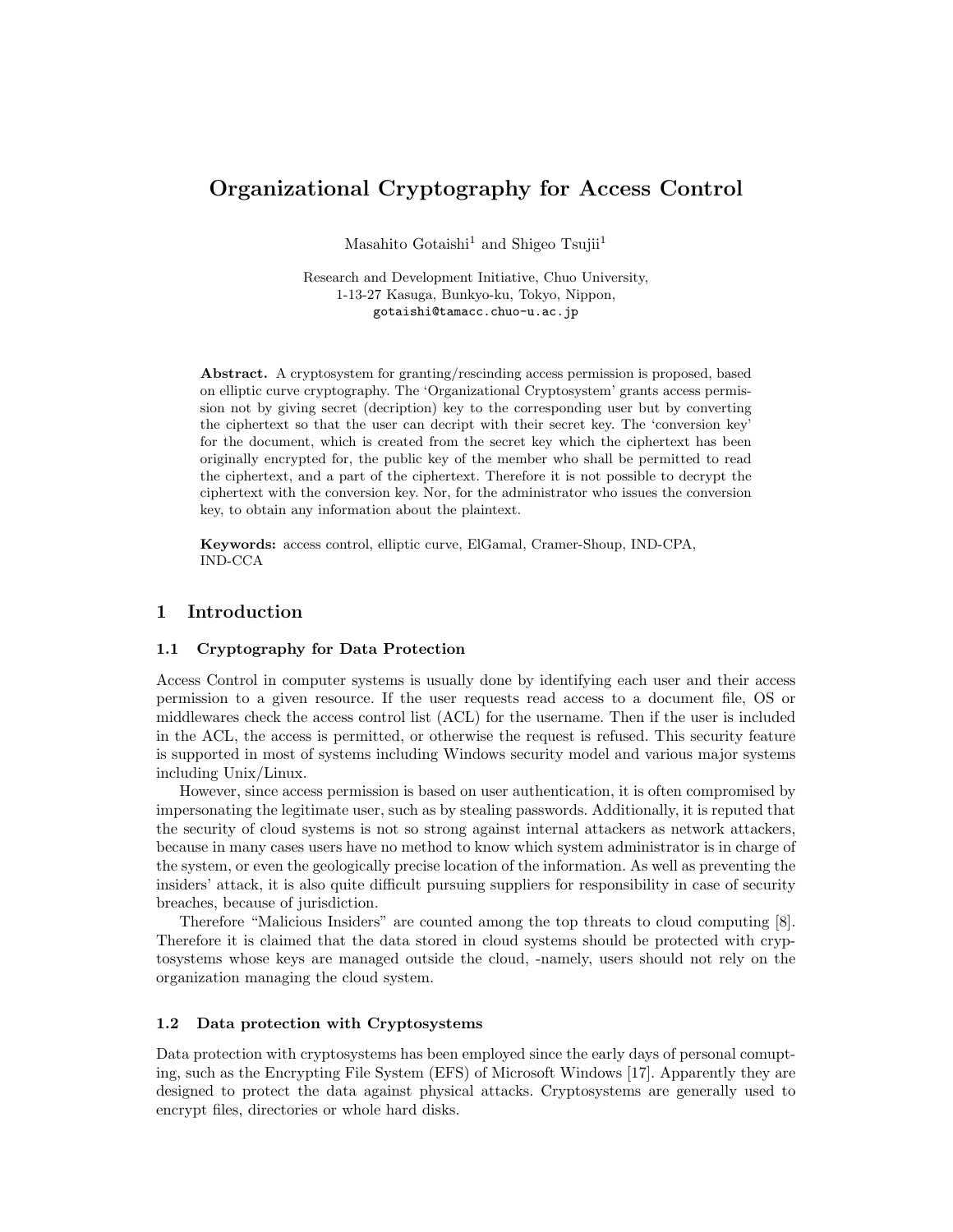However, it would be efficient and reasonable supplementing the access control by authorizing access vectors with the one by cryptosystem, according to the principle of "multi-layer security." When read-access of a document, which is already encrypted with some key such as administrator's, is requested by Alice, the system allows access to the document after converting the document encrypted with Alice's (public) key. Then even if an illegitimate user steals Alice's password, he/she could not read the encrypted document unless Alice's secret key is stolen.

However, in most of the existing cryptography, it is impossible to transform a ciphertext which was encrypted with a certain key into the one encrypted with a different key. In order to do that, the ciphertext should be decrypted and encrypted again, with another key. It would be insecure because there is an instant when the ciphertext is decrypted. Even if the decrypted document is deleted as soon as it is re-encrypted, the process where the ciphertext and its decryption key exist together would be dangerous. In order to realize the access control with cryptography, the above problems should be overcome.

#### **1.3 Structure of the Paper**

This paper is structured as follows:

In the chapter 2, we briefly survey the existing cryptosystems used for access control, especially in the cloud systems. Next, in the chapter 3, The concept of 'Organizational Cryptography' as the solution for this kind of situation is explained. Then the two kinds of Organizational Cryptography are proposed in 3.2 and 3.3, the former with IND-CPA and the latter with IND-CCA2 security. Each of their security is discussed in the chapter 4. Finally, conclusion and our future plan of its development and application to other kind of access controls is discussed in the last chapters.

# **2 Existing Cryptosystems for Cloud Security/Access Control**

Several kinds of cryptosystems for access control have been proposed before. Among them, most well-known ones would be proxy re-encryption schemes.

# **2.1 Access Control with Cryptosystem**

There exist variations of cryptosystems for access control. Akl and Taylor proposed a cryptographic solution to realize hierarchical access control [3]. Chung, et al. proposed a system to implement this solution with elliptic curve cryptosystem [7]. Their system realized dynamic access control, which enables the system to accept new participants and eliminate obsolete members from the ACL. This cryptosystem also enable to create a new hierarchy in the organization structure. -It seemed a flexible and convenient system.

However, Kuo et al. [15] examined its security and claimed that it is vulnerable to various attacks which were not discussed in their original paper.

Generally, cryptosystems are widely used in data protection. Nonetheless, currently most of the security systems using cryptography seem to have difficulty in dynamic access cotrol. Although it is possible to grant access permission to new participant, it is considerably difficult to revoke the dismissed member's access permission without decrypting and re-encrypting the documents.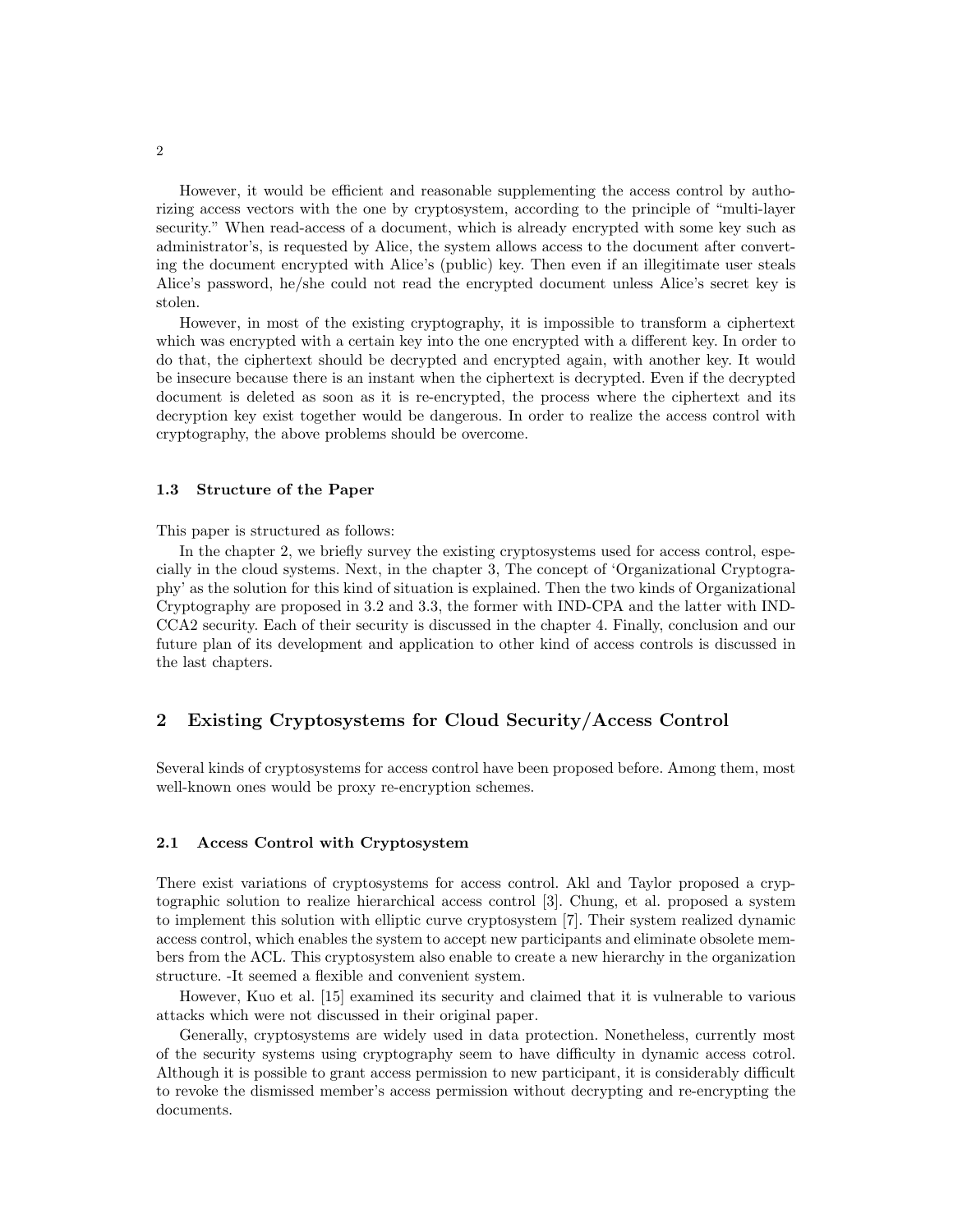#### **2.2 Proxy Re-encryption**

The concept of proxy re-encryption has been proposed by Blaze et al [6] and Mambo, et al [16]. This is a system which enables to convert a ciphertext encrypted for Alice to decrypt into the one decryptable by Bob, without decrypting it. In practice, Alice issues the 're-encryption key' and hands it in to a proxy. The proxy re-encrypts the ciphertext for Bob and forward it to him.

Apparently it has been proposed as a system for a manager to delegate the subordinates to cope with the job instead of him. Since the delegated personnel must read documents about the job, access permission to related documents shall be also delegated.

It shall be maintained that, although decryption by Bob is enabled and the proxy must be able to re-encrypt the ciphertext, the proxy shall not be able to cryptanalyze the ciphertext with the re-encryption key. Nor it shall be able to re-encrypt the ciphertext for any person except Bob; it shall not be able to re-encrypt the ciphertext for Chris.

Several schemes of proxy re-encryption have been proposed before [4][13][12].

One of this kind of technologies has been implemented in the access control of cloud storages. Toshiba [2] has once operated a security service entitled "Digital Safe-Deposit Box." This system is designed to share personal (encrypted) files such as photographs and videos on a cloud storage without sharing decryption key. The security service keeps the proxy re-encryption key for each participant and therefore they are not decrypted in converting the personal file of the owner readable for the member. Files are kept encrypted in downloading. If the member leaves the file-sharing group, the owner disables him to decrypt the files by deleting the re-encryption key for him. Japanese 'National Institute of Information and Communication Technology' (NICT) has proposed a security system called "PRINCESS" [20] for managing the security of medical information stored in cloud storages. This system uses ID-Based cryptography, with ID and key-pairs generated for each project.

Although the proxy re-encryption system enables conversion of ciphertext for another decryption key, it would be rather inconvenient in controlling access permission. With this scheme, as long as re-encryption key for Bob is issued, proxy can re-encrypt every document encrypted with Alice's key; read permission of every document is delegated to Bob. However, in the real world, responsibility and power shall be delegated only partially: The general manager would delegate sales and marketing matter to the sales manger, but not the technical matter.

Tsujii et al. proposed a cryptography based on multivariate public key cryptosystem, along the similar concept as Organizational Cryptosystem [19]. Their idea is to give a hierarchical structure to the private (decryption) key, such as "the ciphertext decryptable by a subordinate is also decryptable by the boss, but not vice versa.

### **3 Organizational Cryptosystems**

#### **3.1 Concept of Organizational Cryptosystems**

The concept of Organizational Cryptosystems (OC) was structured from the needs of public bodies, especially of departments managing personal data. There actual services for inhabitants are operated by pople on the fields, but assignment of operations and areas change very quickly, because most of operations are performed by part-timers. Therefore managers must change assignment of jobs and manage access permission to information, especially personal ones. However, although managers are responsible for management, they do not perform actual operation, and so they should not access or read the information. Therefore an access control system where the administrator can assign job and access to relevant data without reading it.

The OC data control system prototype was developed in 2014 and several field tests have been performed in several public bodies [18]. Subsequently the OC system was applied for patent in 2015 [10] and its algorithm was published in 2016 [11].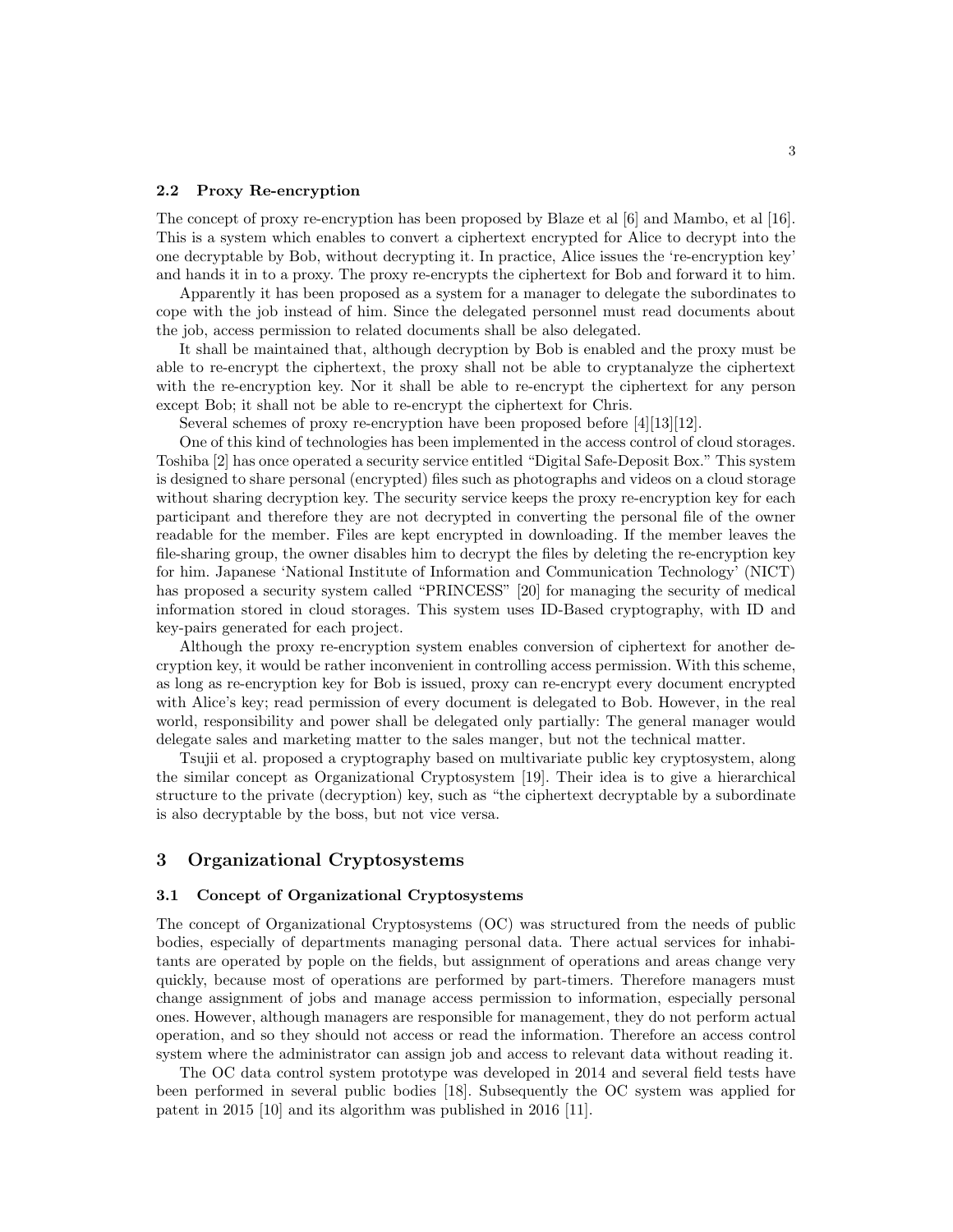#### **3.2 Organizational Cryptosystem based on EC-ElGamal**

OC is realized with elliptic curve cryptosystem (EC) [14]. The commonest one would be the EC-ElGamal. Additionally, there is a securer cryptosystem, EC-Cramer-Shoup [9], which is secure against chosen ciphertext attacks. Both can be used to construct OCs. Here the operation of OC based on EC-ElGamal is explained first.

**EC-ElGamal Cryptography** An elliptic curve over  $Z_p$ , where p is a prime number, is the set of solutions  $(x, y)$  to the equation  $E_p(a, b)$ :  $y^2 = x^3 + ax + b \pmod{p}$  where  $a, b \in Z_p$ , and  $(4a^3 + 27b^2)$  mod  $p \neq 0$ . Then a finite group *G* is defined based on the set  $E_p(a, b)$ , where addition and multiplication by an iteger of an element is defined. If  $k \in Z_p$  and  $P \in G \subset E_p(a, b)$ is given, it is relatively easy to compute  $Q = kP$ . But it is hard to compute P from Q and k. This is used as the trapdoor. EC ElGamal cryptosystem works as follows:

- 1. Secret Key:
- *k ∈ Z<sup>p</sup>*
- 2. Public Key:

Finite group *G* based on the set  $E_p(a, b)$ ,  $P \in G$ ,  $K := kP \in G$ . *P* is called 'base point.'

#### Encryption:

- 1. The plain text message *M* is expressed as an element of *G*
- 2. A random number  $r \in Z_p$  is generated.
- 3. *M* is encrypted by computing  $M' := M + rK (= M + rkP)$ , simultaneously *rP* is computed. 4.  $(rP, M') \in G^2$  is the ciphertext.
- 

The ciphertext is twice as long as the plaintext.

Decryption:

1.  $M' - krP(= M + rkP - krP) = M$  is computed.

#### **Organizational Cryptosystem based on EC-ElGamal Cryptography**

All documents, which are kept by the Proxy, are encrypted with the Administrator's public key *KA*.

Each time User2 requests a document M, which is encrypted by Administrator's key  $C :=$  $Enc(M)$ , Proxy checks his permission to read-access. If his permission is confirmed, Proxy asks Administrator to issue a conversion key for User2 ( $T_{C,A\rightarrow 2}$ ). Then Proxy converts the document decryptable with User2's secret key  $k_2$  with  $T_{C,A\rightarrow 2}$ . Subsequently User2 receives the converted document and opens it with his secret key.

**–** Environmental Parameters:

Finite cyclic group  $Z_p$  and Finite group *G* based on the set  $E_p(a, b)$ ,  $P \in G$ 

**–** Secret Keys of Administrator, User 1, and User 2:

$$
k_A, k_1, k_2 \in Z_p
$$

**–** Public Keys corresponding to the private keys:

 $K_A := k_A P, K_1 := k_1 P, K_2 := k_1 P$ 

Encryption:

When User 1 saves a message *M*, it is encrypted with Administrator's public key *KA*. Encryption is done along the procedure of ordinary EC-ElGamal.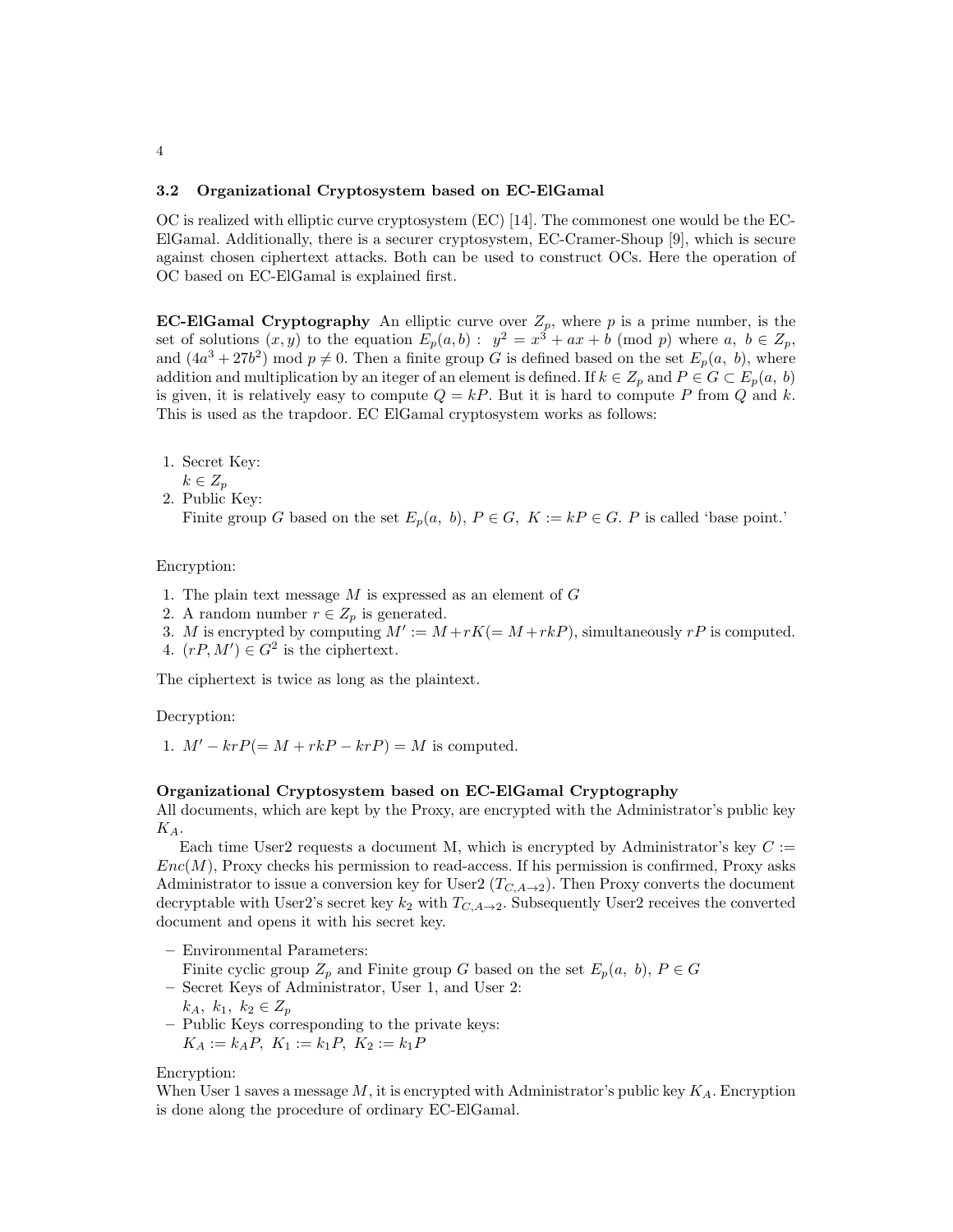1.  $C := (M + rK_AP, rP)$ .  $r \in Z_p$  is a random number generated by User1.

Conversion:

When User2, who has access permission to *M* (plaintext corresponding to *C*, requests read access to it, Administrator issues transformation key  $T_{C,A\rightarrow 2}$ .

- 1. Administrator receives, *rP*, the second element of the ciphertext *C*.
- 2. Administrator issues  $T_{C,A\rightarrow 1}$  as follows:

$$
T_{C,A\to 1} := (T_1, T_2) := (-k_A(rP) + sK_2, sP)
$$
\n<sup>(1)</sup>

*s* ∈ *Z*<sub>*p*</sub> is a new random number issued by Administrator. Then  $T_{C, A→2}$  is sent to Proxy.

3. With  $T_{C,A\rightarrow 2}$ , Proxy transforms the ciphertext *C* into *C'*, which is decryptable with User2's secret key  $k_2$ .

$$
C' := (M + rK_A + T_1, T_2) = (M + rK_A + (-k_A rP + sK_2), sP) = (M + sK_2, sP) \tag{2}
$$

4. The converted ciphertext *C ′* is sent to User2.

Random numbers *r, s* and *ka*, the secret key of Administrator, are disclosed exclusively to the Administrator. Hence, although Proxy can transform *C* so that User2 can decrypt it, he/she cannot draw any information about the plaintext *M* from *C*, *C ′* , or the transformation key  $T_{C,A\rightarrow 2}$ . Nor he/she cannnot transform it decryptable for any other member than User2.

EC-ElGamal cryptosystem is widely used and, as long as decision Diffie-Hellman assumption holds, has IND-CPA (indistinguishability against chosen plaintext attack) security. However, it is vulnerable to chosen ciphertext attacks (CCA):

If a plaintext *M* is encrypted with EC-ElGamal with a plublic key *K* and a random number *r*, the ciphertext *C* is  $(M + rK, rP)$ . Then the adversary can forge a ciphertext  $C' := (M + rS)$  $rK + M', rP$  with an arbitrary text M<sup>'</sup> and ask the decryption oracle to decrypt it to obtain the decryption  $M + M'$ , from which the adversary can easily recover M. Hence it would be necessary to construct a non-malleable OC cryptosystem. It can be achieved by using Cramer-Shoup cryptography.

#### **3.3 Organizational Cryptosystem Based on EC-Cramer-Shoup Cryptography**

Original Cramer-Shoup cryptography should be described first.

#### **Cramer-Shoup Cryptosystem**

- **–** Environmental Parameters: Finite cyclic group  $Z_p$ , Finite group *G* based on the set  $E_p(a, b)$ ,  $P_1$ ,  $P_2 \in G$ , and collision
	- resistant hash function *H*
	- **–** Secret Keys:

*x*1*, x*2*, y*1*, y*2*, z ∈ Z<sup>q</sup>* **–** Public Keys:

 $c := x_1 P_1 + x_2 P_2, d := y_1 P_1 + y_2 P_2, Z := z P_1$ 

Encryption:

A message  $M \in G$  is encrypted as follows:

- 1.  $r \in Z_q$  is randomly chosen.
- 2. Hash  $\alpha := H(rP_1, rP_2, rZ + M)$  is computed.
- 3. The ciphertext is  $(u_1, u_2, e, v) = (rP_1, rP_2, rZ + M, rc + rad)$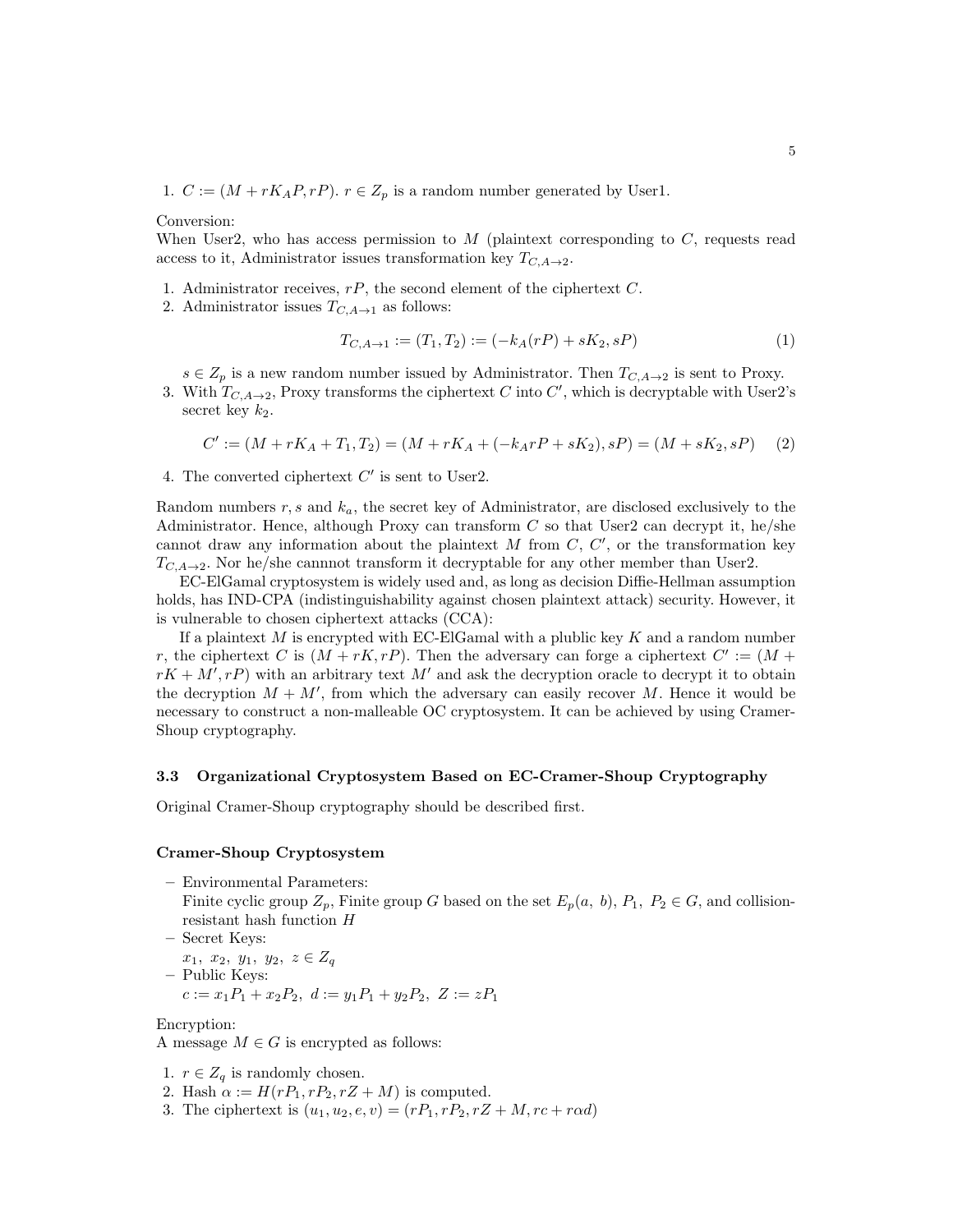Therefore the ciphertext is 4 times as long as the plaintext.

Decryption:

- 1. Given a ciphertext  $(u_1, u_2, e, v)$ ,  $\alpha = H(u_1, u_2, e)$  is computed.
- 2. It is checked whether  $u_1(x_1+y_1\alpha)+u_2(x_2+y_2\alpha)$  is equal to  $v(=r(x_1P_1+x_2P_2)+r\alpha(y_1P_1+\alpha)$  $y_2P_2$ ).
- 3. If the result of 2. is false, the ciphertext is REJECTED.
- 4. Otherwise, the ciphertext is decrypted:  $m = e zu_1(= rZ + M z(rP_1)).$

It is checked in the procedure 2. whether the ciphertext is forged from another ciphertext. Therefore, among the private keys,  $a_1$  and  $a_2$  are not used to decrypt the ciphertext but to know whether the ciphertext is a forged one.

#### **Organizational Cryptosystem based on Cramer-Shoup**

Like in the OC based on EC-ElGamal, all documents are encrypted so that only Administrator can decrypt before they are saved. In the environment where OC is operated, two kinds of chosen ciphertext attacks are possible:

- **–** Ciphertexts, generated by a malicious user, forging from other ones
- **–** A transformation key falsified by an eavesdropper, to transform an existing ciphertext into a forged one

Proxy is responsible for checking ciphertexts and transformation keys, as well as for transforming ciphertexts.

- **–** Environmental Parameters: Finite cyclic group  $Z_p$ , Finite group *G* based on the set  $E_p(a, b)$ ,  $P_1$ ,  $P_2 \in G$ , collisionresistant hash function *H*
- **–** Secret Keys: Administrator:  $z_A \in Z_q$ User1:  $z_1 \in Z_p$ User2:  $z_2 \in Z_p$ Proxy:  $x_1, x_2, y_1, y_2 \in Z_p$ **–** Public Key: Administrator:  $Z_A := z_A P_1$ User1:  $Z_1 := z_1 P_1$ User2:  $Z_2 := z_2 P_1$ Proxy:  $c := x_1 P_1 + x_2 P_2$ ,  $d := y_1 P_1 + y_2 P_2$

All users including User 1 save documents after encrypting them in Cramer-Shoup with Administrator's and Proxy's public keys.

#### Encryption:

User 1 encrypts a message *M* by Administrator's public key and sends it to Proxy after encrypting it.

- 1. Random number *r* is generated.  $C = (u_1, u_2, e, v) := (rP_1, rP_2, M + rZ_A, rc + (r + \alpha)d),$ where  $\alpha = H(u_1, u_2, e)$ . Then User 1 sends it to Proxy.
- 2. Proxy computes  $\alpha := H(u_1, u_2, e)$  and checks whether  $(x_1 + y_1 \alpha)u_1 + (x_2 + y_2 \alpha)u_2$ )(=  $rx_1P_1 + rx_2P_2 + \alpha ry_1P_1 + \alpha ry_2P_2$ ) is equal to *v*.
- 3. If the result of 2. is false, Proxy REFUSES to receive the ciphertext. Otherwise Proxy receives and stores it as the one encrypted along EC-ElGamal:

$$
(rP_1, M + rZ_A)(= (u_1, e))
$$
\n(3)

6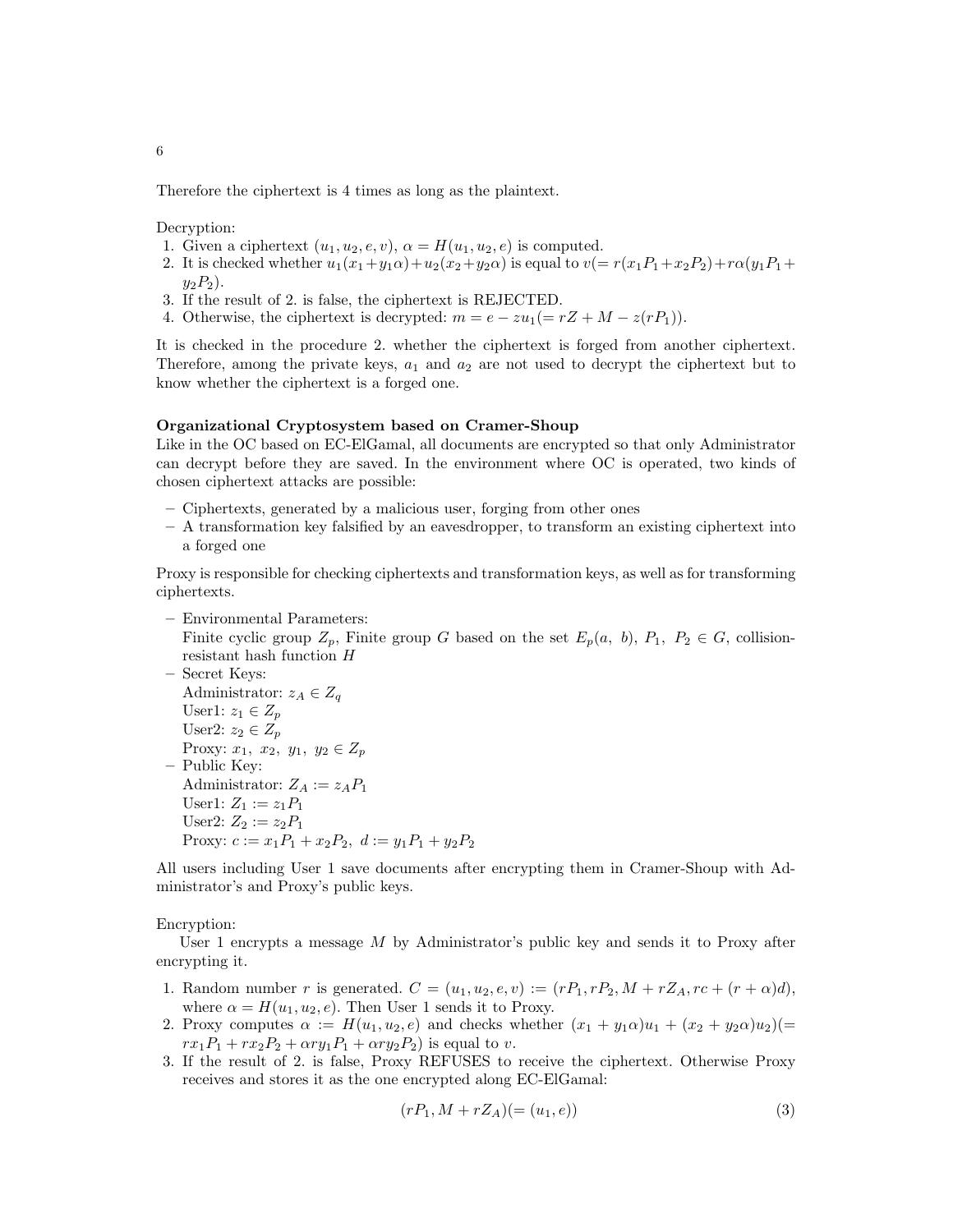Transformation:

Administrator receives the first element of the ciphertext and generates the transformation key for User 2. Proxy checks the legitimacy of the transformation key.

- 1. Proxy sends  $rP_1$  of  $C := (rP_1, M + rK_A)$  to Administrator.
- 2. Administrator generates a new random number *s* and computes  $\beta := H(sP_1, sP_2, -k_A(rP_1) + sX_2).$
- 3. Administrator generates the transformation key:

$$
T_{C,A\to 2} = (T_1, T_2, T_3, T_4)
$$
  
 :=  $(sP_1, sP_2, -k_A rP_1 + sK_2, sc + (s + \beta)d)$  (4)

and sends it to Proxy.

4. Proxy computes

 $\beta := H(T_1, T_2, T_3) = H(sP_1, sP_2, -k_A rP_1 + sK_2)$  and checks whether  $(T_1(x_1 + y_1\beta) +$  $T_2(x_2 + y_2\beta)$  is equal to  $T_4$ .

- 5. If the result of 4. is false, Proxy REFUSES to receive the transformation key.
- 6. Otherwise Proxy receives the key and transforms the ciphertext as

$$
(T_1, M + rK_A + T_3) := (sP_1, M + rK_A - rk_A P_1 + sK_2) = (sP_1, M + sK_2)
$$
(5)

The resulting ciphertext (in ElGamal) is decryptable with User2's secret key.

Considering the operation of OC, Cramer-Shoup encryption and validation could be performed only in sending ciphertexts to Proxy and transforming ciphertexts and the stored ciphertext could be in ordinary ElGamal.

# **4 Discussion of Security**

### **4.1 Security of EC-ElGamal and Cramer-Shoup Cryptography**

Security proof of ElGamal is based on the assumption that decisional Diffie-Hellman (DDH) problem is hard: The tuple  $(xP, yP, xyP)$  (*P* is a base point) is computationally indistinguishable from  $(xP, yP, zP)$ .  $(x, y, z \in Z_p$  are chosen randomly).

**Theorem 1.** *If the decisional Diffie-Hellman problem is hard, ElGamal cryptography is IND-CPA secure.*

Its proof would be found in several lecture notes including [1]. IND-CCA2 security is also proved by Cramer, et al.[9]

**Theorem 2.** If the decisional Diffie-Hellman is hard and the hash function  $H(\cdot, \cdot, \cdot)$  is collision*resistant, ElGamal is IND-CCA2 secure.*

Additionally, IND-CPA security of multi-recipient ElGamal and IND-CCA2 of multi-recipient Cramer-Shoup cryptography was proved by Bellare, et al.[5]. They have given a more general theorem:

**Theorem 3.** Let  $\mathcal{PE} = (\mathcal{K}, \mathcal{E}, \mathcal{D})$  be a public-key encryption scheme that is polynomially-secure *against chosen-plaintext (resp. chosen-ciphertext) attack in the single-user setting. Then*  $\mathcal{P}\mathcal{E}$  =  $(K, \mathcal{E}, \mathcal{D})$  *is also polynomially-secure against chosen plaintext (resp. chosen-ciphertext) attack in the multi-user setting.*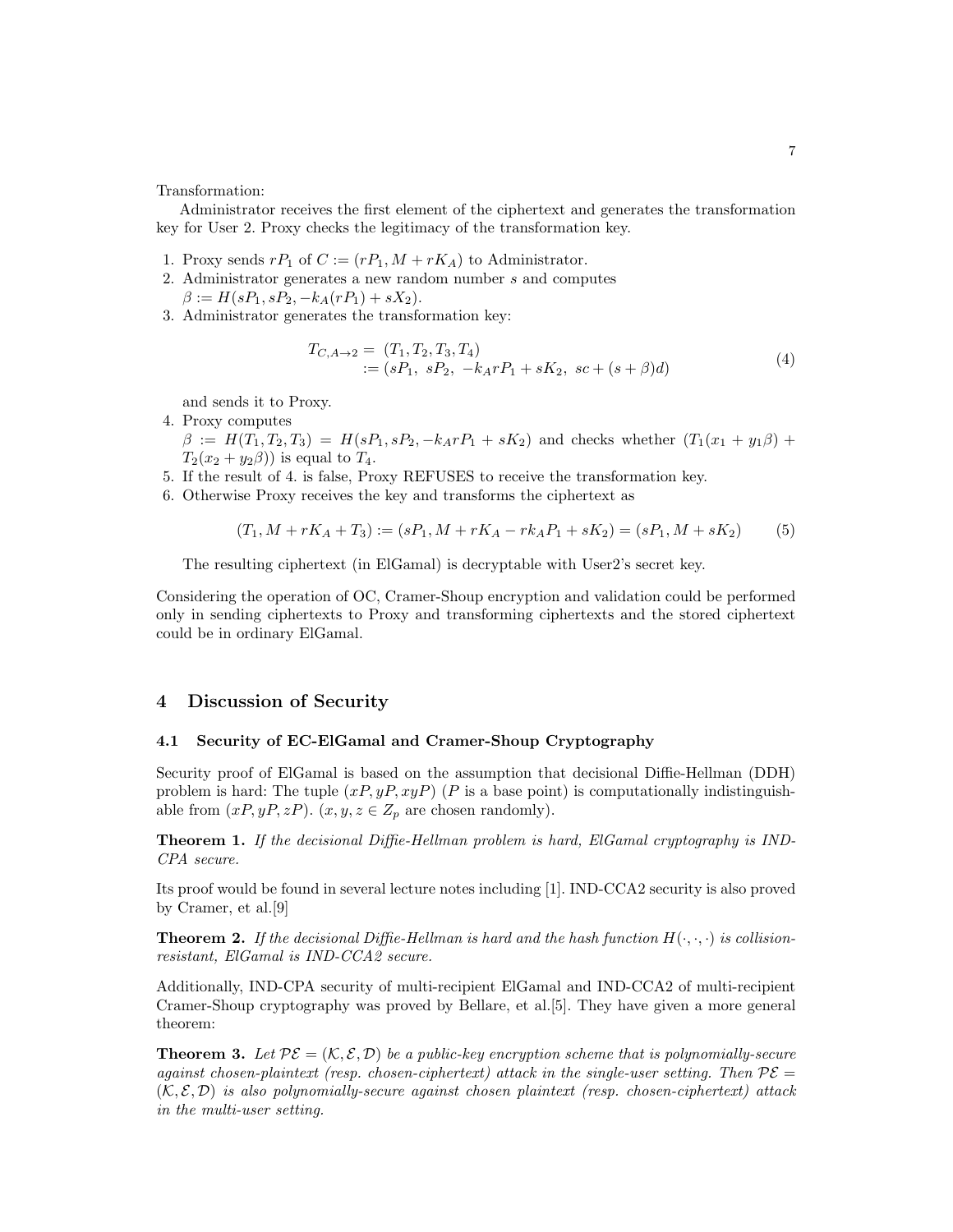# **4.2 Security of the Organizational Cryptosystem Based on ElGamal Cryptography**

The following game is considered in discussing the IND-CPA of OC based on EC-ElGamal.

**Definition 1.** *There is Administrator, Proxy, and n users User* 1*,. . . ,User n. There are a pair of messages*  $m_0$ ,  $m_1$  ( $|m_0| = |m_1|$ ), and  $m_b$ , which is either  $m_0$  or  $m_1$ , is encrypted by *Administrator's key*  $K_A$ :  $m_b \rightarrow c_b$  :=  $Enc(K_A, m_b)$ .

An adversary, who wants to know whether the plaintext of  $c_b$  is  $m_0$  or  $m_1$ , can do following *operations:*

- **–** *Encrypting arbitrary plaintexts by Administrator's public key and sending them to Proxy.*
- **–** *Asking Administrators to transform existing ciphertexts for any of User*1*,. . . ,User n.*
- **–** *Reading any of the ciphertexts, transformation keys, and ciphertexts transformed for any of the users.*

**Theorem 4.** *If multi-recipient EC-ElGamal cryptosystem is IND-CPA secure, advantage for the adversary in the game defined in Definition 1 to distinguish wheter*  $m_b$  *is*  $m_0$  *or*  $m_1$  *is negligible.*

*Proof.* If a ciphertext of a certain message M encrypted by Administrator's public key  $C :=$  $(M + rK_A, rP = (c_1, c_2))$  (*r* is a random number) and a ciphertext of the same plaintext encrypted by the key of User  $i$   $(1 \le i \le n)$ ,  $C' := (M + sK_i, sP) = (c'_1, c'_2)$  (*s* is another random number) are given, a transformation key to convert *C* into *C'* is determined. In concrete,  $T_{C,A\to 1} = (-c_1 + c'_1, c'_2) = (-rK_A + sK_i, sP).$ 

Here let  $\mathcal{A}_{OCE}^{n-cpa}$  be an algorithm which can distinguish whether  $m_b$  is  $m_0$  or  $m_1$  with nonnegligible advantage. Then it is possible to structure an algorithm *B*, which supplies parameters determined by public keys and ciphertexts of multi-recipient ElGamal cryptosystem to  $A_{OCE}^{n-cpa}$ . Then *B* can defeat the multi-recipient ElGamal with non-negligible advantage. This result contradicts to the assumption. *⊓⊔*

# **4.3 IND-CCA2 Security of the Organizational Cryptosystem Based on Cramer-Shoup Cryptography**

For Organizational Cryptosystem based on Cramere-Shoup, the following game is considered in discussing the IND-CCA2.

**Definition 2.** *There are Administrator, Proxy, and n users User* 1*,. . . ,User n. There are a pair of messages*  $m_0$ ,  $m_1$  ( $|m_0| = |m_1|$ ), and  $m_b$ , which is either  $m_0$  or  $m_1$ , is encrypted by *Administrator's key*  $K_A$ *:*  $m_b \rightarrow c_b$  :=  $Enc(K_A, m_b)$ .

An adversary, who wants to know whether the plaintext of  $c_b$  is  $m_0$  or  $m_1$ , can do following *operations:*

- **–** *Encrypting arbitrary plaintexts by Administrator's public key and sending them to Proxy.*
- **–** *Asking any User i to decrypt arbitrary ciphertexts except the one encrypted from mb.*
- **–** *Asking Administrators to transform existing ciphertexts for any of User* 1*,. . . ,User n.*
- **–** *Reading any of the ciphertexts, transformation keys, and ciphertexts transformed for any of the users.*

*Proxy and all Users are used as the decryption oracle.*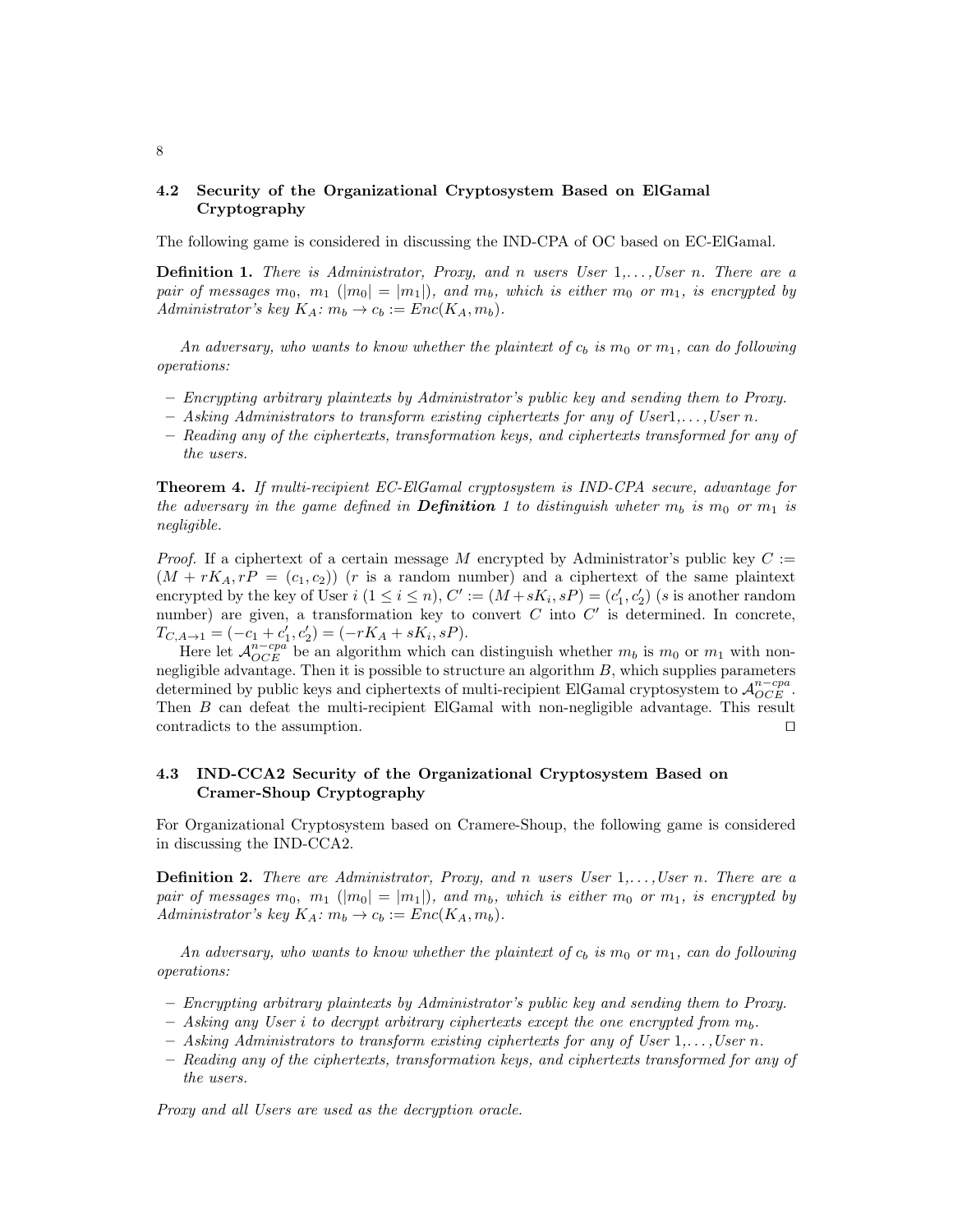**Theorem 5.** *If multi-recipient EC-Cramer-Shoup cryptosystem is IND-CCA2 secure, advantage for the adversary in the game defined in Definition* 2 to distinguish wheter  $m_b$  is  $m_0$  or *m*<sup>1</sup> *is negligible.*

*Proof.* If a ciphertext of a certain message *M* encrypted in Cramer-Shoup by Administrator's public key  $C := (rP_1, rP_2, M + rZ_A, rc + r\alpha d) = (c_1, c_2, c_3, c_4)$  (*r* is a random number) and a ciphertext of the same plaintext encrypted by the key of User  $i$  ( $1 \le i \le n$ ),  $C' := (sP_1, sP_2, M +$  $sK_i$ ,  $sc + s\beta d$ ) = ( $d_1, d_2, d_3, d_4$ ) (*s* is another random number) are given, a transformation key to convert *C* into *C'* is determined. In concrete,  $T_{C,A\to i} = (d_1, d_2, -c_3 + d_3, d_4)$ .

Therefore, as proved in the *T heorem* 4, The advantage of the adversary is negligible. *⊓⊔*

### **5 Conclusion**

Organizational Cryptosystem, which has been created to improve the security in access control, is based on Elliptic-Curve Cryptography. This system was highly evaluated in the field tests of the public bodies. Although the proposed technology seemed simple, or because of its simplicity, it is as secure as the underlying cryptographies.

Additionally, according to the test result of the implemented system developed by Saisho et al. [18], its encryption, transformation, and decryption were as quick as ordinary elliptic curve cryptographies.

Authors are planning to implement OC as the security feature of the patients / care receivers monitoring system.

### **Acknowledgment**

This study is supported by the Project 181603006 of Strategic information and COmmunications R & D Promotion programmE (SCOPE) of Japanese Government. The authors appreciate Secure IoT Platform Consortium, which is working on the SCOPE project together with Chuo University, for the fruitful discussions and advices.

# **References**

- 1. Lecture 13: Asymmetric Encryption and Digital Signatures. http://isis.poly.edu/courses/ cs6903/Lectures/lecture13.pdf, accessed: 2018-11-18
- 2. Abe, S., Kaseda, Y., Fujii, Y., Yoshida, T., Okada, K.: A Proposal of a Secure Cloud Storage using a Proxy Re-Encryption . In: The 2012 Symposium on Cryptography and Information Security (2012)
- 3. Akl, S.G., Taylor, P.D.: Cryptographic Solution to a Problem of Access Control in a Hierarchy. ACM Trans. Comput. Syst. 1(3), 239–248 (Aug 1983)
- 4. Ateniese, G., Fu, K., Green, M., Hohenberger, S.: Improved Proxy Re-encryption Schemes with Applications to Secure Distributed Storage. ACM Transactions on Information and System Security (TISSEC) 9(1), 1–30 (2006)
- 5. Bellare, M., Boldyreva, A., Micali, S.: Public-key encryption in a multi-user setting: Security proofs and improvements. In: Advances in Cryptology - EUROCRYPT 2000, International Conference on the Theory and Application of Cryptographic Techniques, Bruges, Belgium, May 14-18, 2000, Proceeding. pp. 259–274 (2000), https://doi.org/10.1007/3-540-45539-6\\_18
- 6. Blaze, M., Bleumer, G., Strauss, M.: Divertible protocols and atomic proxy cryptography. In: Advances in Cryptology –EUROCRYPT'98, pp. 127–144. Springer (1998)
- 7. Chung, Y.F., Lee, H.H., Lai, F., Chen, T.S.: Access control in user hierarchy based on elliptic curve cryptosystem. Information Sciences 178(1), 230–243 (2008)
- 8. Cloud Security Alliance: Top Threats to Cloud Computing V1.0. https:// cloudsecurityalliance.org/topthreats/csathreats.v1.0.pdf (February 2010)